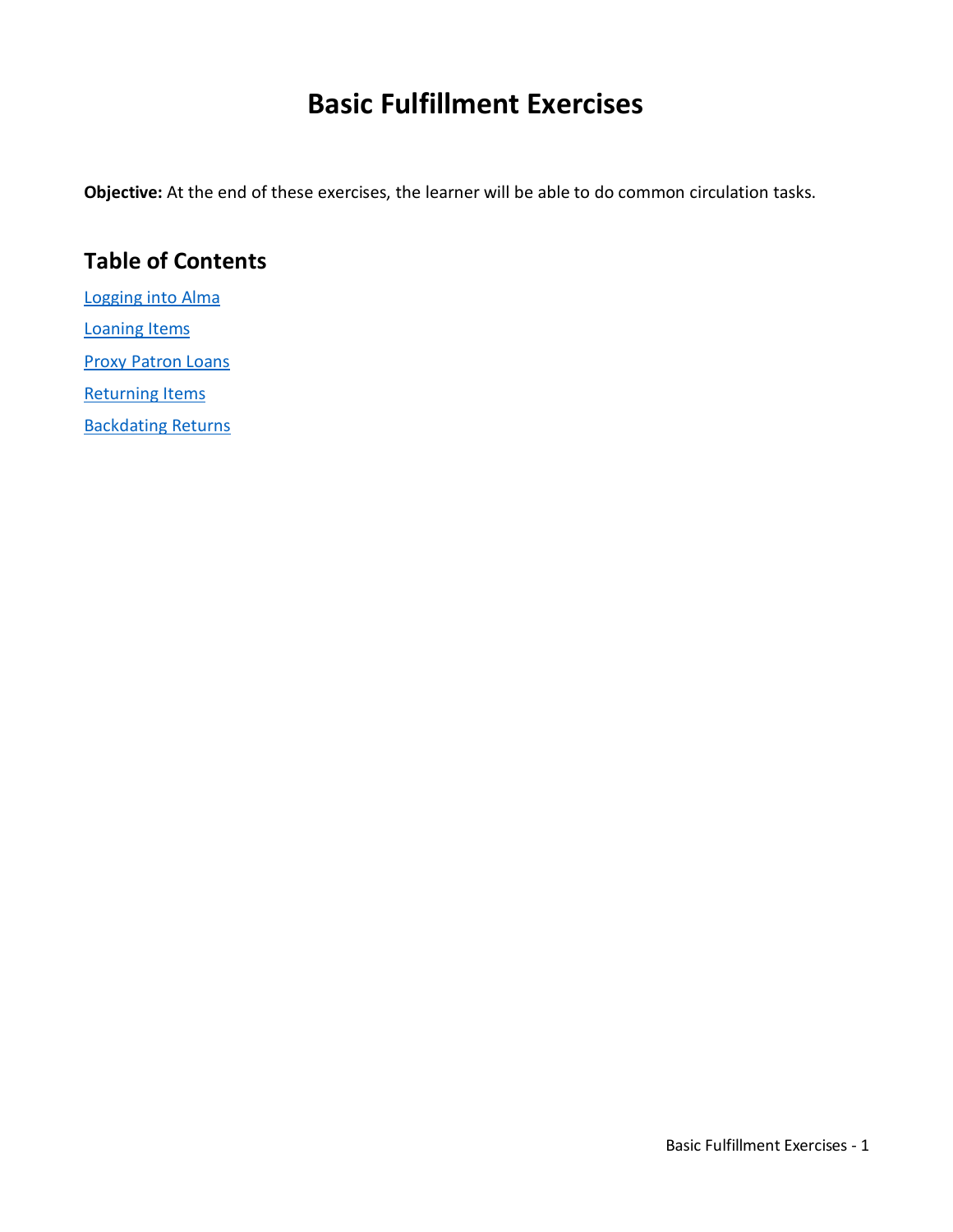# <span id="page-1-0"></span>**Logging into Alma**

**Objective:** At the end of this exercise, the learner will be able to log into Alma.

**Exercise:** Complete the following steps using the Alma documentation "Log into Alma" located here: <https://www.library.illinois.edu/staff/wp-content/uploads/sites/24/2020/04/Log-In-1.pdf>

- 1. Go t[o https://go.library.illinois.edu/alma.](https://go.library.illinois.edu/alma)
- 2. Enter your NetID and password and click "Sign in".
- 3. You will also need to authenticate using 2FA.
- 4. Check that your physical location is correct.
- 5. Enable quick printing.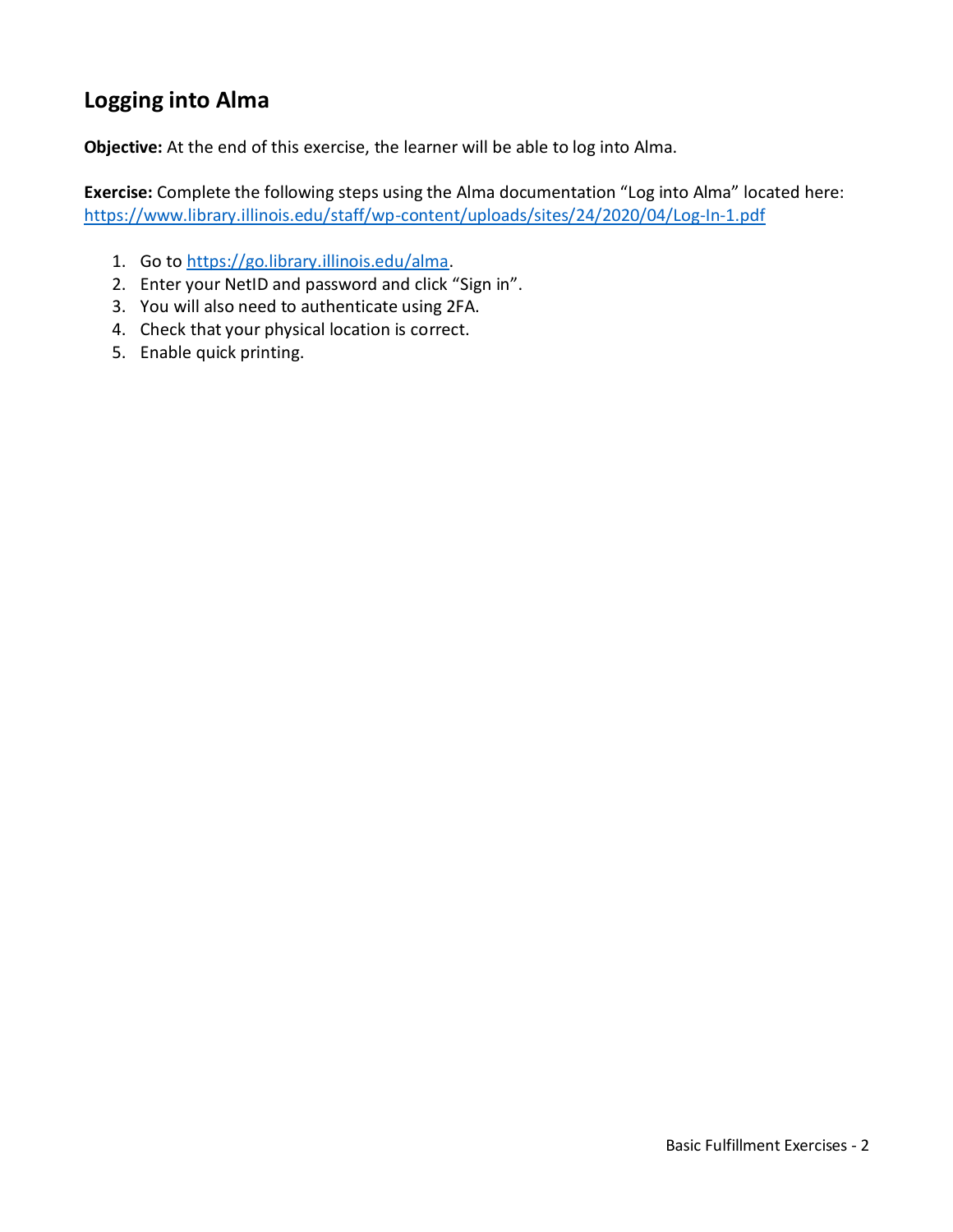## <span id="page-2-0"></span>**Loaning Items**

**Objective:** At the end of this exercise, the learner will be able to loan out (charge) an item to a local patron in Alma.

**Exercise:** Complete the following steps using the Alma documentation "Loan an Item" located here: <https://www.library.illinois.edu/staff/wp-content/uploads/sites/24/2020/04/Loan-Items.pdf>

- 1. Go to "Fulfillment" and select "Manage Patron Services".
- 2. Enter (scan) the patron's barcode in the "Scan patron's ID or search for patron" field.
	- a. You can either use your own barcode or the barcode 20112000204338 for dummy patron Fozzie Bear.
	- b. If you're using the dummy barcode, click "Go" after you paste it into the field.
- 3. The patron record will open to the Loans tab by default.
- 4. Enter (scan) the item barcode into the "Scan item barcode" field.
- 5. Checked-out items will display in a list below the "Scan item barcode" field.
- 6. Click the "Done" button in the upper right corner when you are finished. The patron will receive a notification email of the items that were checked out to them.
- 7. If this was just for practice, check the item back in (see the "[Returning Items](#page-4-0)" section below).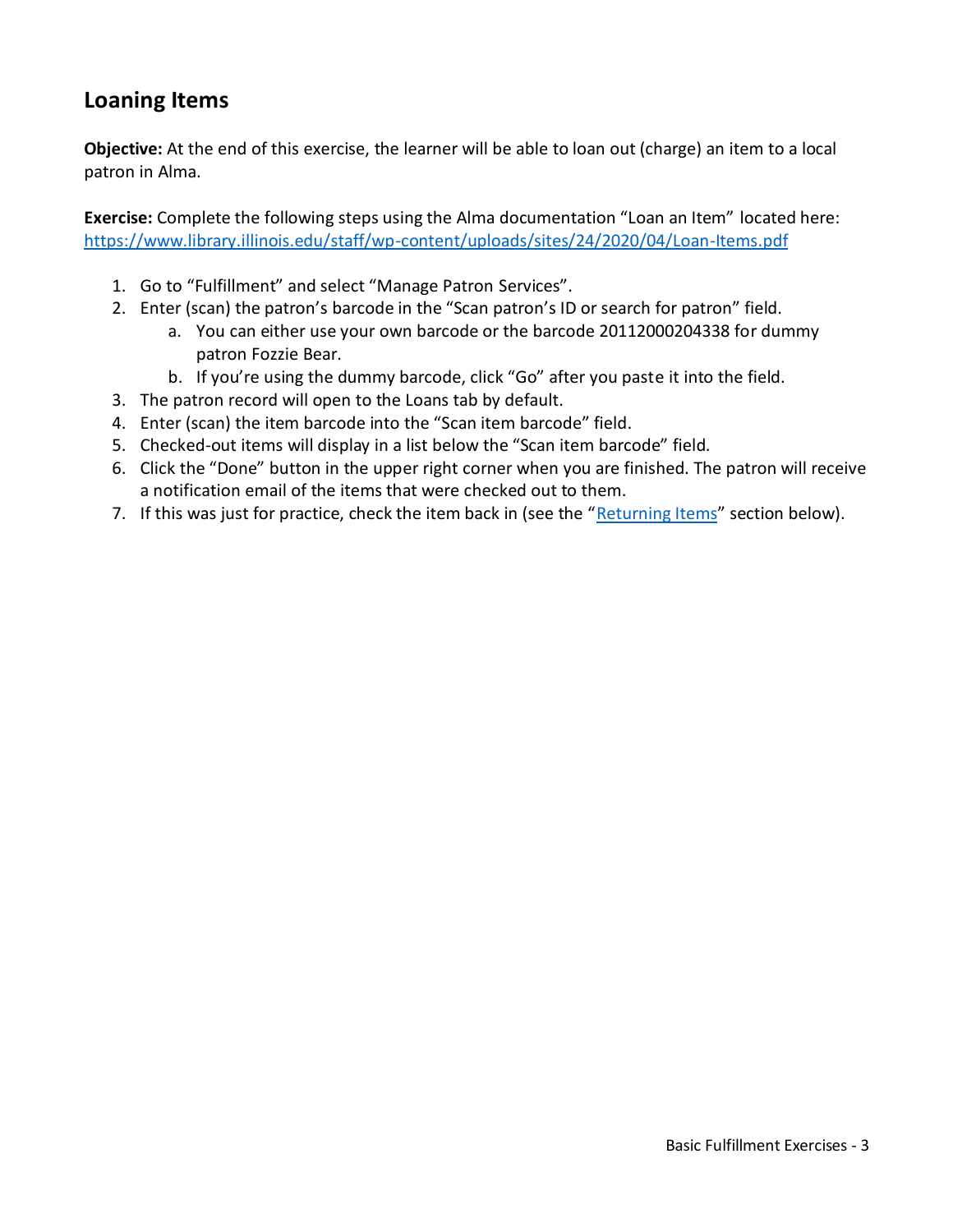## <span id="page-3-0"></span>**Proxy Patron Loans**

**Objective:** At the end of this exercise, the learner will be able to loan out (charge) an item to a proxy patron in Alma.

**Exercise:** Complete the following steps using the Alma documentation "Proxy Loan" located here: [https://www.library.illinois.edu/staff/wp-content/uploads/sites/24/2020/04/Loan-Items-Proxy-](https://www.library.illinois.edu/staff/wp-content/uploads/sites/24/2020/04/Loan-Items-Proxy-Patron.pdf)[Patron.pdf](https://www.library.illinois.edu/staff/wp-content/uploads/sites/24/2020/04/Loan-Items-Proxy-Patron.pdf)

- 1. Go to Fulfillment and select "Manage Patron Services".
- 2. Check the "Use proxy" checkbox, then enter (scan) the patron barcode.
	- a. For this exercise, use the barcode 20112000204486 for dummy patron Fitzwilliam Darcy.
	- b. Normally we would scan the patron's card. In this case, copy and paste the barcode into the field and then click "Go".
- 3. A drop-down menu will appear choose the appropriate person for whom they are proxying, and then click "Go".
	- a. For this exercise, pick dummy patron Dana Scully.
- 4. Proceed as above for Loaning items. Remember to click the "Done" button when you're finished. This will generate a letter to the person under whose name the items were loaned out.
- 5. Since this is just for practice, check the item back in (see the "[Returning Items](#page-4-0)" section below).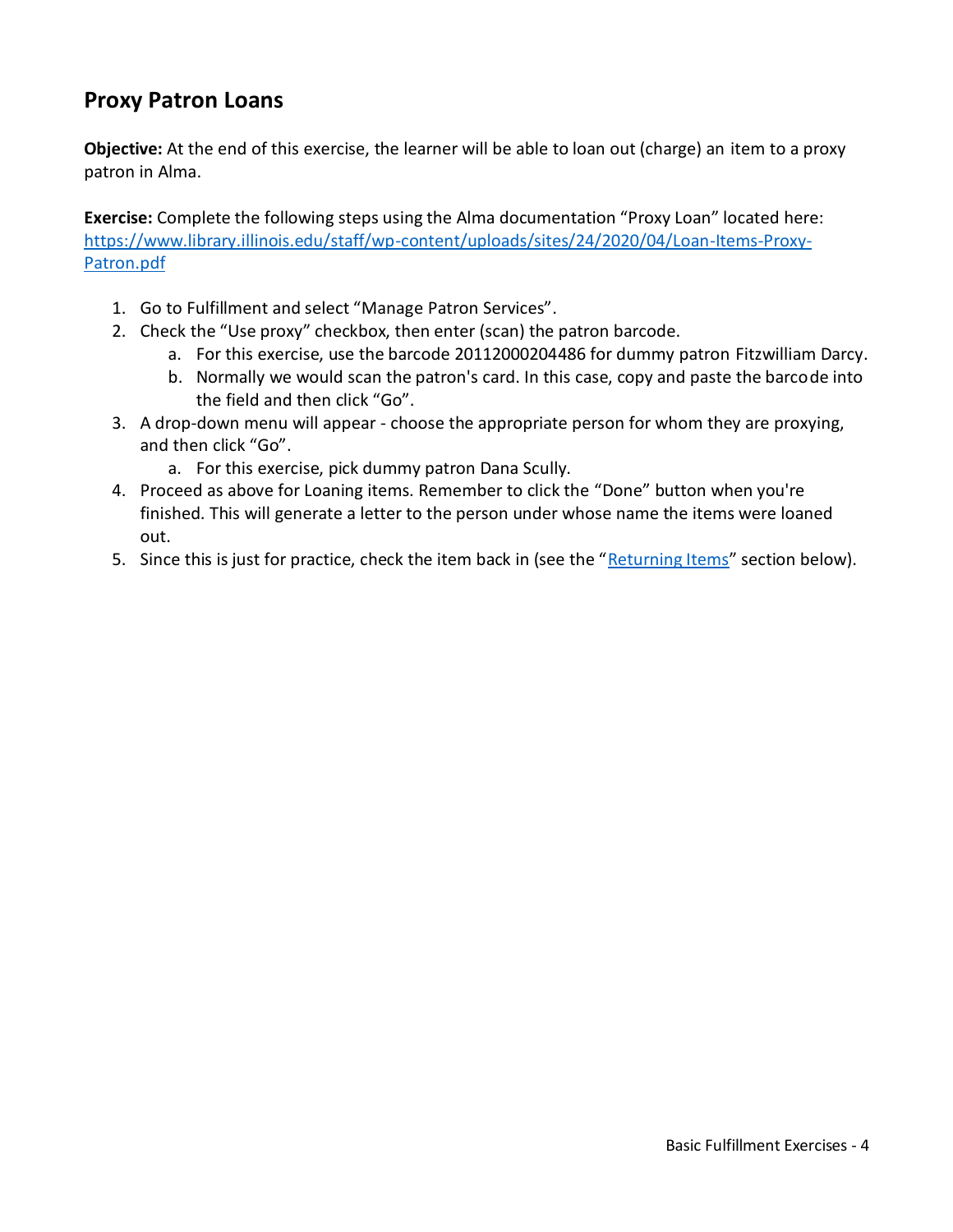#### <span id="page-4-0"></span>**Returning Items**

**Objective:** At the end of this exercise, the learner will be able to return (discharge) an item.

**Exercise:** Complete the following steps using the Alma documentation "Return items" located here: <https://www.library.illinois.edu/staff/wp-content/uploads/sites/24/2020/04/Return-Items.pdf>

- 1. Go to "Fulfillment" and select "Return Items".
- 2. Enter (scan) the item barcode for each returned item in the "Scan item barcode" field.
- 3. If the returned item fulfills a hold, Alma will show a pop-up indicating this. It should also print a hold slip, or prompt you to print one.
- 4. When you're finished checking in items, click the "Exit" button in the upper right corner.